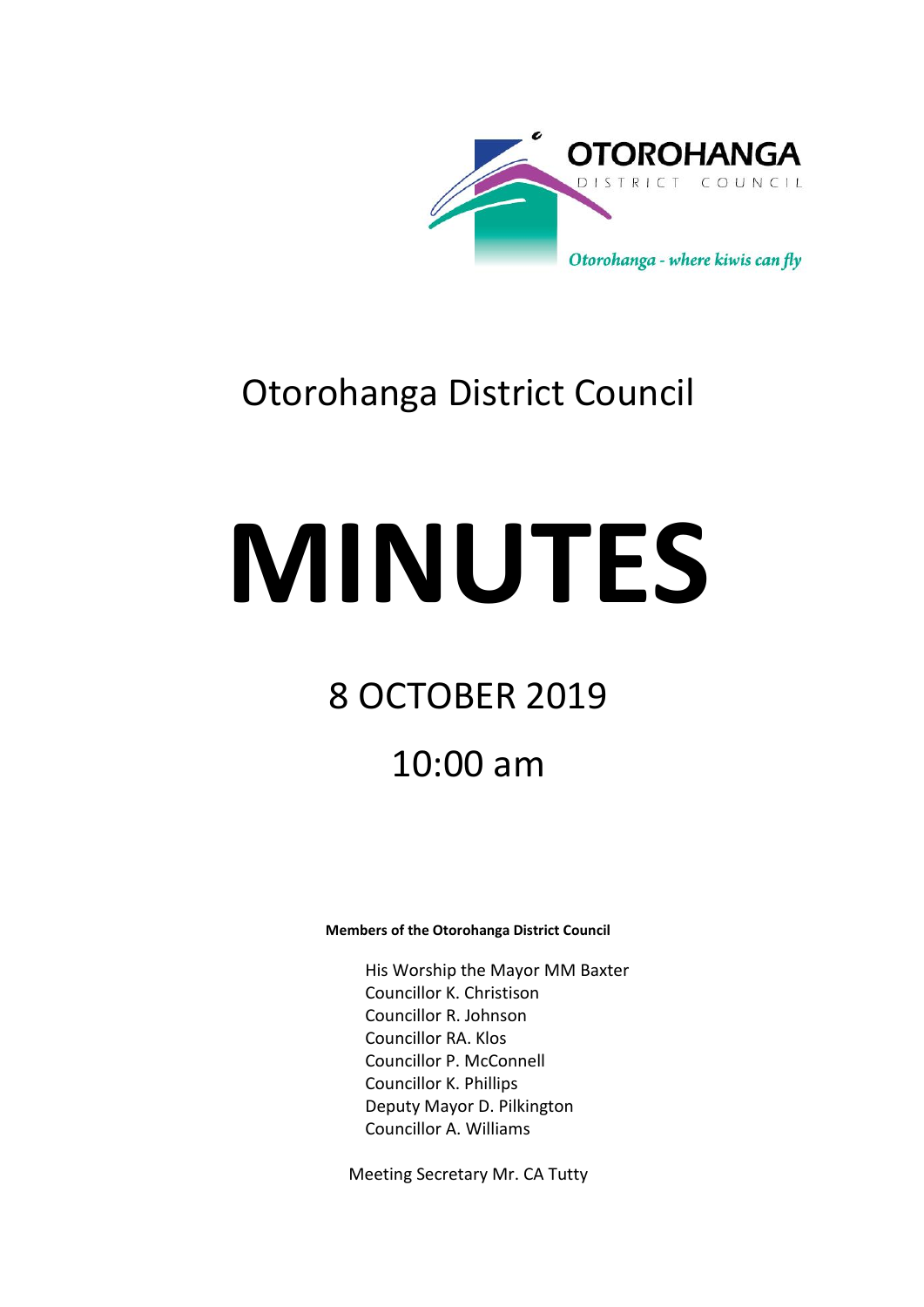### **OTOROHANGA DISTRICT COUNCIL**

#### **8 OCTOBER 2019**

Minutes of an ordinary Meeting of the Otorohanga District Council held in the Council Chambers, 17 Maniapoto Street, Otorohanga on Tuesday 8 October commencing at 10.00am.

**MINUTES**

**ORDER OF BUSINESS:**

**PRESENT**

**IN ATTENDANCE**

**OPENING PRAYER**

**PUBLIC FORUM (UP TO 30 MINUTES)**

**DECLARATION OF CONFLICTS OF INTEREST**

**CONFIRMATION OF MINUTES – OTOROHANGA DISTRICT COUNCIL – 17 SEPTEMBER 209 CONFIRMATION OF MINUTES – OTOROHANGA COMMUNITY BOARD – 4 SEPTEMBER 2019 RECEIPT OF MINUTES – KAWHIA COMMUNITY BOARD – 20 SEPTEMBER 2019 RECEIPT OF MINUTES – OTOROHANGA COMMUNITY BOARD – 2 OCTOBER 2019**

#### **REPORTS**

| <b>ITEM 423</b> | <b>HIS WORSHIP THE MAYOR - VERBAL REPORT</b>                         |  |
|-----------------|----------------------------------------------------------------------|--|
| <b>ITEM 424</b> | <b>BUILDING CONTROL REPORT FOR JULY TO SEPTEMBER 2019</b>            |  |
| <b>ITEM 425</b> | <b>PLANNING REPORT FOR JULY TO SEPTEMBER 2019</b>                    |  |
| <b>ITEM 426</b> | CIVIL DEFENCE AND EMERGENCY MANAGEMENT REPORT FOR APRIL TO JUNE 2019 |  |
| <b>ITEM 427</b> | ANIMAL CONTROL OFFICERS REPORT FOR JULY TO SEPTEMBER 2019            |  |
| <b>ITEM 428</b> | <b>MATTERS REFERRED FROM 17 SEPTEMBER 2019</b>                       |  |
|                 | <b>COUNCILLOR UPDATE</b>                                             |  |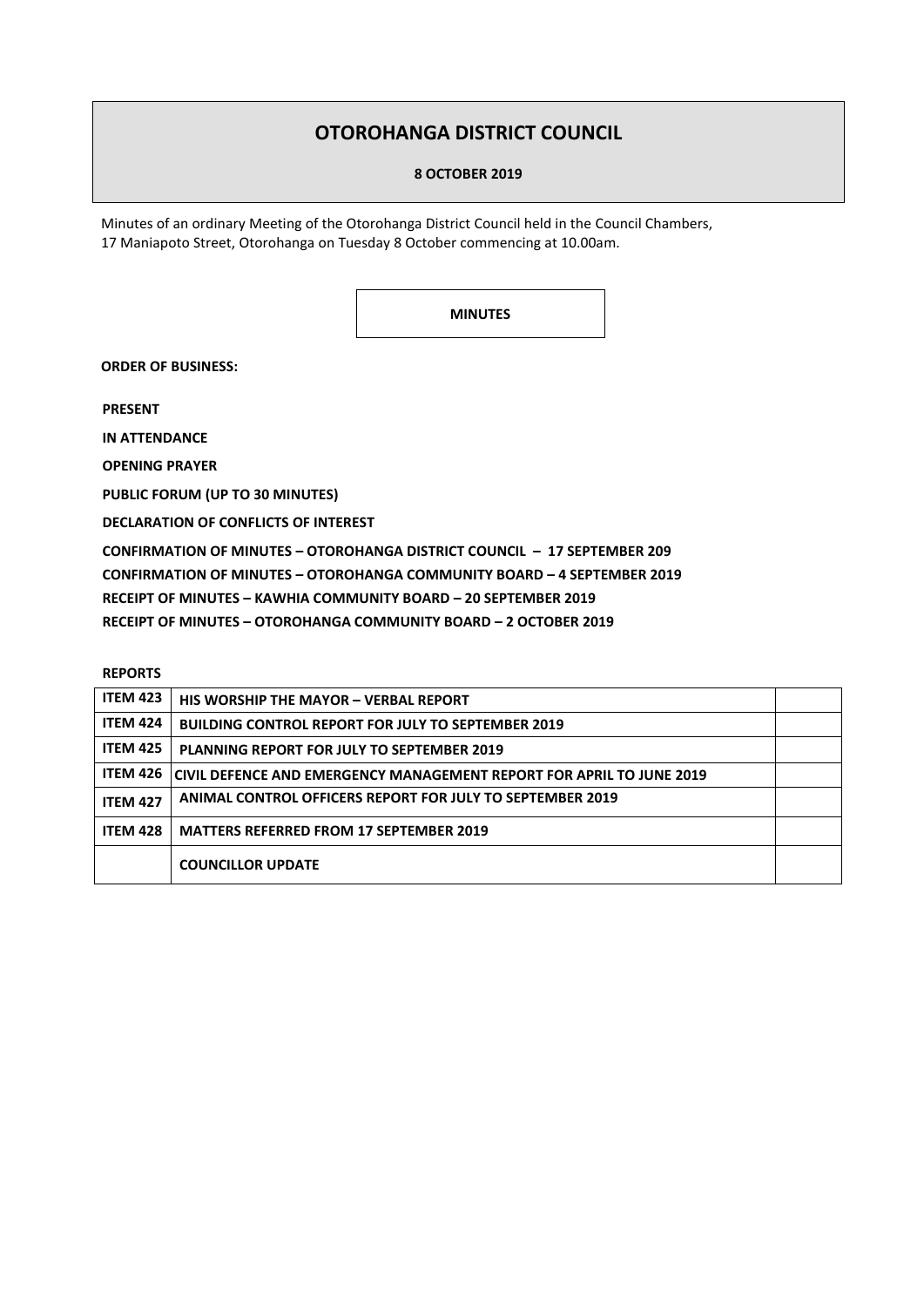#### **PRESENT**

His Worship the Mayor MM Baxter, Cr. D Pilkington (Deputy Mayor), Councillors RA Klos, K Christison, AJ Williams, R Johnson and P McConnell.

#### **IN ATTENDANCE**

Ms. T Winter (Chief Executive) Messrs, R Brady (Group Manager Engineering), B, O'Callaghan (Finance Manager), CA Tutty (Governance Supervisor), Ms. T Ambury (Community and Economic Development Manager) and Ms. N Martinsen (Committee Secretary).

His Worship declared the meeting open and welcomed those present to the last meeting of Council for the triennial term.

#### **APOLOGY**

**Resolved** that the apology received from Councillor K Phillips be sustained. **His Worship / Councillor Pilkington**

#### **OPENING PRAYER**

Councillor Pilkington read the Opening Prayer.

#### **PUBLIC FORUM**

Mr. Bill Millar addressed Council in the public forum seeking recognition from Council for the students of the Otorohanga College partitioning Parliament for the recognition of New Zealand's own History, in particular to commemorate the New Zealand Wars, to be included in the school curriculum.

His Worship once again extended thanks to Mr. Millar for his interest in Community affairs and what he has achieved for the Community.

Mr. Millar also raised the matter of discussions being held with the Project Kiwiana Committee regarding adding additional items to the Sir. Edmund Hillary Walkway.

#### **DECLARATION OF CONFLICTS OF INTEREST**

His Worship asked members whether they had any declarations of conflicts of interest on matters to be discussed at this meeting.

No declarations of conflicts of interest were received.

#### **CONFIRMATION OF MINUTES – OTOROHANGA DISTRICT COUNCIL – 17 SEPTEMBER 2019**

**Resolved** that the minutes of the meeting of the Otorohanga District Council held on 17 September 2019, as circulated, be approved as a true and correct record of that meeting and the resolutions contained therein be adopted.

**Councillor Johnson / Councillor Christison**

#### **MATTERS ARISING**

Councillor Klos referred to Item 407 and requested that the final sentence read, "that staff investigate other routes that could be considered for future heartland rides applications", further state "within the Otorohanga District".

#### **CONFIRMATION OF MINUTES – OTOROHANGA COMMUNITY BOARD – 4 SEPTEMBER 2019**

**Resolved** that the minutes of the meeting Otorohanga Community Board held on 4 September 2019, as circulated, be received and the recommendations contained therein be adopted. **Councillor McConnell / Councillor Christison**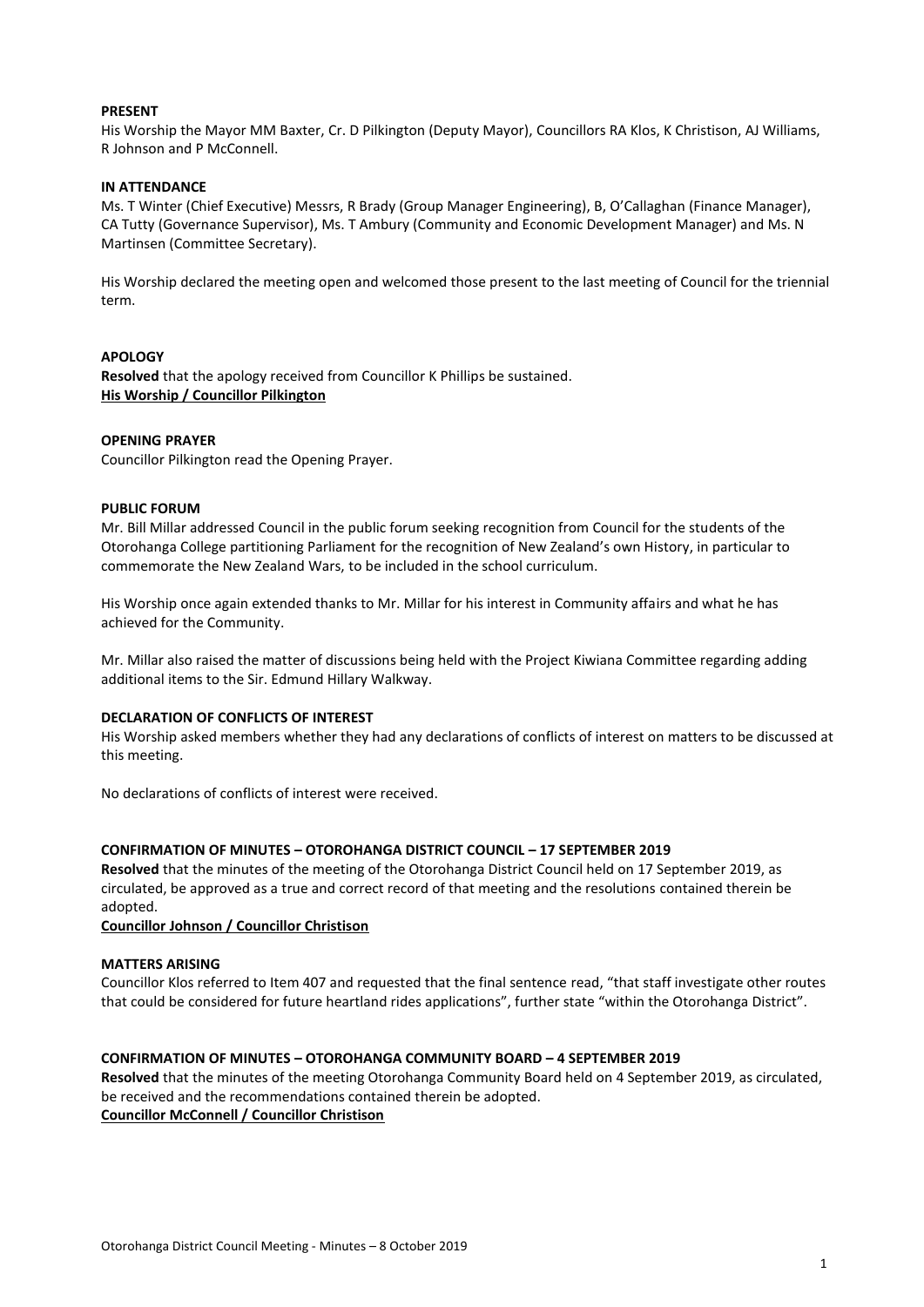#### **RECEIPT OF MINUTES – KAWHIA COMMUNITY BOARD – 20 SEPTEMBER 2019**

**Resolved** that the minutes of the meeting Kawhia Community Board held on 20 September 2019 be received. **Councillor Pilkington / His Worship**

#### **ITEM 423 HIS WORSHIP THE MAYOR – VERBAL REPORT**

His Worship reported that the past three years have been good for Otorohanga and thanked Councillors for creating a proactive Council. He said it has been a real pleasure being Mayor and great to work with both the Otorohanga and Kawhia Community Boards. His Worship said there has been a number of challenges throughout the term however, it is now time to seek support and positivity from Central Government towards the farming community.

**Resolved** that His Worship the Mayor's Verbal Report be received. **Councillor Pilkington / Councillor McConnell**

#### **CHIEF EXECUTIVE VERBAL REPORT**

The Chief Executive displayed an award staff received at a recent SOLGM Conference for being the "Best Dressed Council".

#### **ITEM 424 BUILDING CONTROL MANAGERS REPORT FOR JULY TO SEPTEMBER 2019**

Mr. Phil Saunders (Building Control Manager) introduced himself to Councillors. He said he is looking forward to the challenge of working for Council.

His Worship welcomed Mr. Saunders to Council and said it was a pleasure to have him on board.

The Building Control Manager then referred members to his report on Building Control statistics covering the period 1 July 2019 – 30 September 2019.

He asked members to take this as read however, he would be happy to answer any questions.

The following matters were highlighted.

- a) A new Inspectors role has been appointed and that Council will be attempting to gain a further two more inspectors.
- b) Page 1 of the Report Commercial, Education Infrastructure the number should read 17 not 8 consents.
- c) In future to identify in the report the level of business coming through from the Waikeria Prison Extension.

**Resolved** that the Building Control activity report for the third quarter of 2019 be received.

#### **His Worship / Councillor Klos**

#### **ITEM 425 PLANNING REPORT FOR JULY TO SEPTEMBER 2019**

The Group Manager Environment summarised the report on Resource Consents granted under Delegated Authority for the period 1 July to 30 September 2019.

The Manager outlined the situation with the insulation of a effluent pump station at the Waikeria Prison extensions. He said this will be owned by the Waipa District Council, the contents being discharged into Te Awamutu's system.

**Resolved** that the planning report for the third quarter 2019 be received. **Councillor Williams / Councillor McConnell**

#### **ITEM 426 CIVIL DEFENCE AND EMERGENCY MANAGEMENT REPORT FOR APRIL TO JUNE 2019**

The Local Civil Defence Coordinator referred members to a report providing the quarterly update report on the Civil Defence Emergency Management activity for the period 1 April 2019 to 30 June 2019, including emergency management activities under the shared service arrangement between Waipa, Otorohanga and Waitomo District Councils and activities of the Waikato Civil Defence Emergency Management Group including the Joint Committee.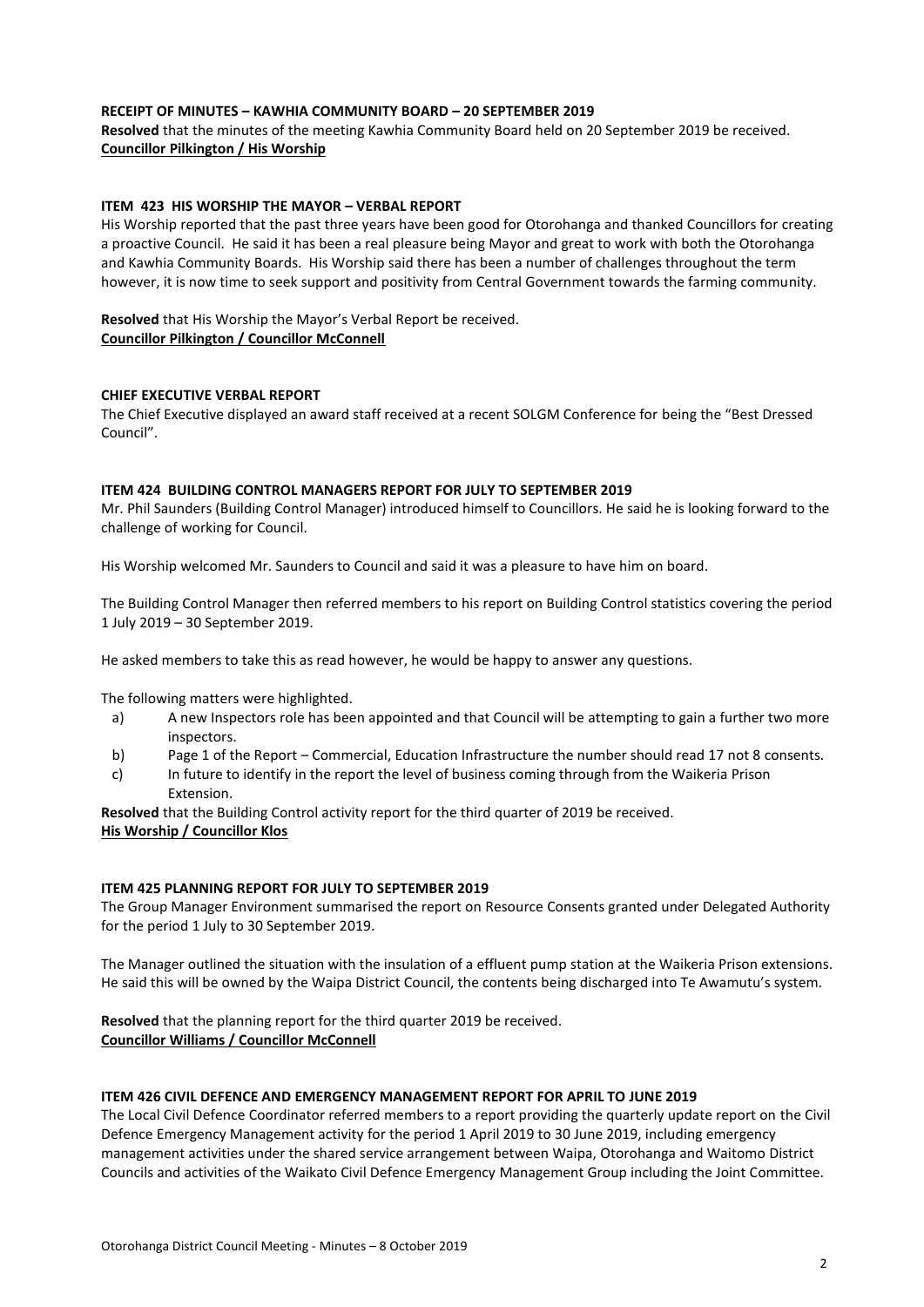During discussion the following matters were raised by Councillors

- a) Future planning for training in-house Continue with existing plan and to prepare a stocktake of staff/civil defence positions.
- b) Civil defence exercise to be held on 19<sup>th</sup> November 2019
- c) MYCOPLASMA bovis update Whatever the nature of the emergency, same principles with be applied.
- d) Civil defence now referred to as Emergency Management.

**Resolved** that the information contained in the "Civil Defence Emergency Planning Quarterly Report (1 April 2019 to 30 June 2019)' report from Andrew Loe, Local Civil Defence Controller and David Simes, Emergency Management Operations Manager be received.

#### **Councillor Johnson / Councillor Pilkington**

#### **ANIMAL CONTROL OFFICERS REPORT FOR JULY TO SEPTEMBER 2019**

The Group Manager Environment summarised the report on Dog and Animal Control activities in the District for the period July to September 2019.

He informed members that at the end of September 2019 the total number of dogs registered was down on the previous year however, the number of Owners in default were slightly less than the previous years.

**Resolved** that the report on Dog and Animal Control activities for the third quarter of 2019 be received. **Councillor Christison / Councillor Pilkington**

#### **MATTERS REFERRED FROM 17 SEPTEMBER 2019**

The Chief Executive informed members that it has been decided the preparation of draft policies (Smoke free areas, Dog Control policy and bylaw, Occupancy policy) will be presented to the new council during November 2019.

#### **COUNCILLOR UPDATE**

Councillor Johnson

 Wished Councillor Pilkington and Councillor Phillips all the best for their future and thanked them for their input and support.

#### Councillor Williams

- Felt it was great to be part of the Stop Bank Walkway Project.
- Honoured to be on Council and part of the leadership team.
- Expressed her thanks to Councillors and staff.
- Highlighted the 250<sup>th</sup> Anniversary of Captain Cook arriving in New Zealand.
- Continue with the District / Community Liaison.

#### Councillor Christison

- Privileged to be part of the Stop Bank Walkway Project.
- The Kiwi Mascot currently wearing an All Blacks Jersey.
- Expressed thanks to fellow Councillors and Staff.
- Privileged to be a voice for the community.

#### Councillor McConnell

- Te Waka comments made by his Worship.
- On behalf of the Otorohanga Community Board thanked Council for its support
- The OCB has achieved a considerable amount during the past three year term
- Official blessing of the Stop Bank Walkway Project / Thanks to Mrs Pera MacDonald
- Looking forward to the next three years at Council.